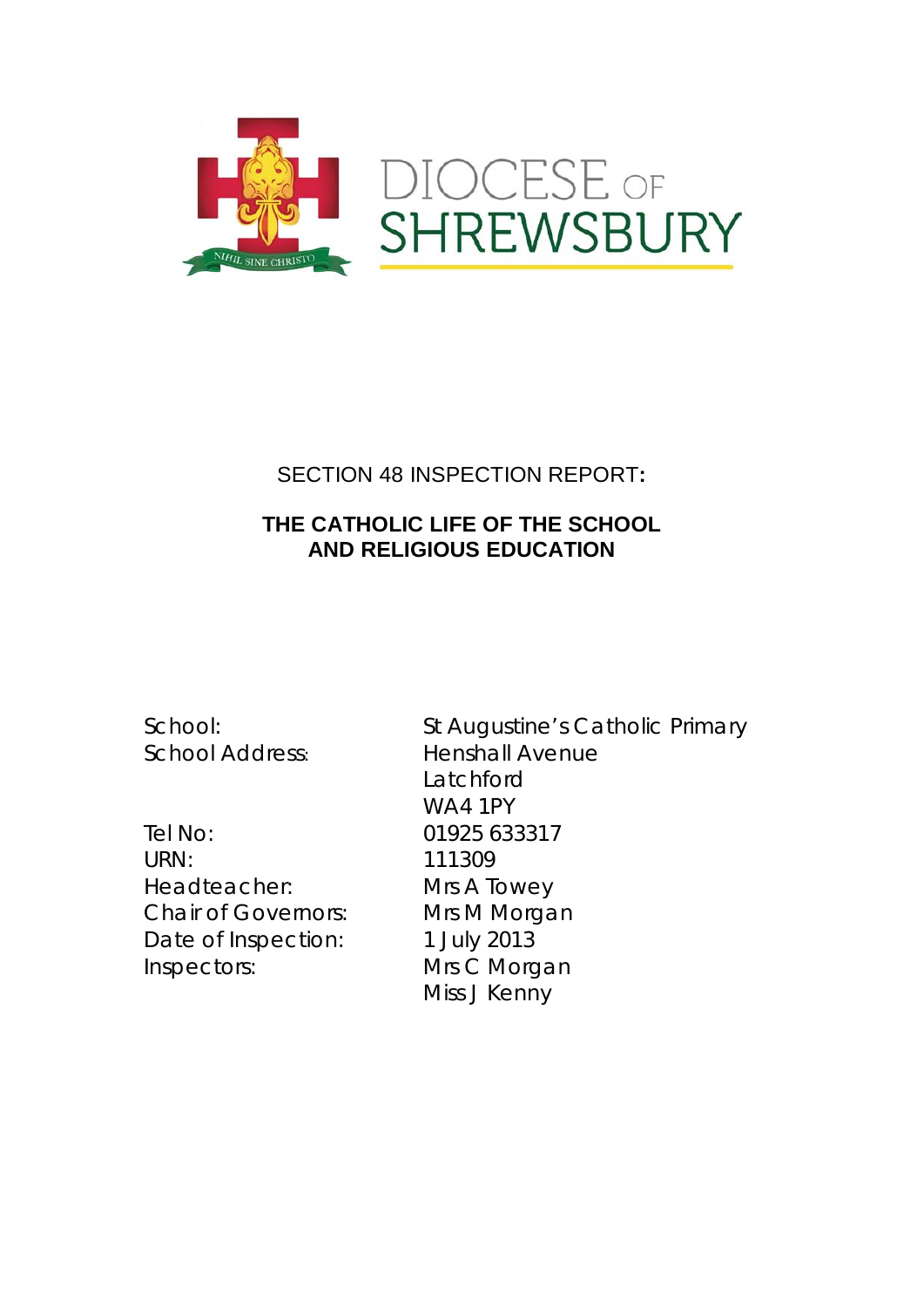| Key to judgements: Grade 1 is outstanding, grade 2 good, | Judgement |
|----------------------------------------------------------|-----------|
| grade 3 requires improvement and grade 4 inadequate      |           |

| <b>OUTCOMES FOR PUPILS</b>                                                                                                                                                                                                                   |  |
|----------------------------------------------------------------------------------------------------------------------------------------------------------------------------------------------------------------------------------------------|--|
| $\bigcap_{x \in \mathbb{R}}$ and $\bigcup_{x \in \mathbb{R}} f(x) = \bigcup_{x \in \mathbb{R}} f(x) = \bigcap_{x \in \mathbb{R}} f(x) = \bigcup_{x \in \mathbb{R}} f(x) = \bigcup_{x \in \mathbb{R}} f(x) = \bigcup_{x \in \mathbb{R}} f(x)$ |  |

Outcomes for pupils at St. Augustine's are good.

Pupils appreciate, value and celebrate the school's Mission Statement; it is at the heart of their Collective Worship and is evident in their relationships with each other, and in their response to the Catholic life of the school.

Through each half term's focus on one of the 'footsteps' in the Mission Statement, pupils develop an understanding of the values and of how we are called to "walk in the footsteps of Jesus" in all we do. Pupils take on different roles and responsibilities within the school, including the School Council and Play Leaders, where they help to improve aspects of school life for the benefit of all. Mini Vinnies is also an active group, contributing not only to the Catholic life within the school but also raising awareness of global issues.

Pupils participate in events outside the school, coming together with other schools and parishes to celebrate their faith. They take part in retreat days and are active in the life of their parish, receiving positive comments on their behaviour and the way in which they celebrate the Church's liturgies.

In their Religious Education lessons pupils achieve well, responding enthusiastically to a creative approach to the curriculum. At the end of Key Stage 2, most groups of pupils make at least good progress and some make outstanding progress. Their attainment in knowledge and understanding of religion (AT1) and in an ability to reflect on meaning (AT2) is shown, by monitoring, to be generally average to above average. Pupils behave very well in lessons and are engaged in the activities, producing work of a good standard.

During the inspection, pupils were observed by inspectors, participating in Collective Worship that had been planned and led by their peers. Pupils regularly undertake this role and have a clear understanding of the need for reverence and respect; an awareness of the liturgical seasons and the use of scripture and religious artefacts; as well as, experience and understanding of different forms of prayer.

#### **LEADERS AND MANAGERS 1**

The way in which leaders, governors and managers promote, monitor and evaluate the provision for the Catholic life of the school and for Religious Education; and the way they plan and implement improvement for pupils is outstanding.

The Headteacher is clearly focused and motivated to providing the highest standards of education and care for all pupils. The governors, the Parish Priest and the Religious Education subject leader, show a deep commitment to the Church's mission in education. They work as a whole school community to ensure that this mission has the highest priority. Spiritual and moral development of pupils and staff, alongside the development of Collective Worship, has been a focus for all. Monitoring is rigorous. Leaders, governors and managers show in-depth evaluation of their roles and responsibilities, leading to a clear action plan which is regularly evaluated. Their comprehensive scrutiny of all aspects of school life, and the way in which they have shared their vision and values, is outstanding.

Lessons, planning and pupils' work are part of a planned programme of monitoring. The Religious Education link governor works closely with the lead teacher, and Headteacher, and has a clear understanding of the work of the school. The results of monitoring are analysed and shared with staff and governors who provide support and challenge.

Whilst assessment in Religious Education is well established, staff continue to improve the ways in which they assess and moderate the Diocesan scheme of work. A re-evaluation of this area has meant that staff have a deeper understanding of what is being assessed, and this is linked clearly to the Attainment Targets. Leaders, governors and managers are very clear about targets for improvement in Religious Education and the subject leader provides excellent support for staff. As a result, outcomes for pupils are improving at a good rate.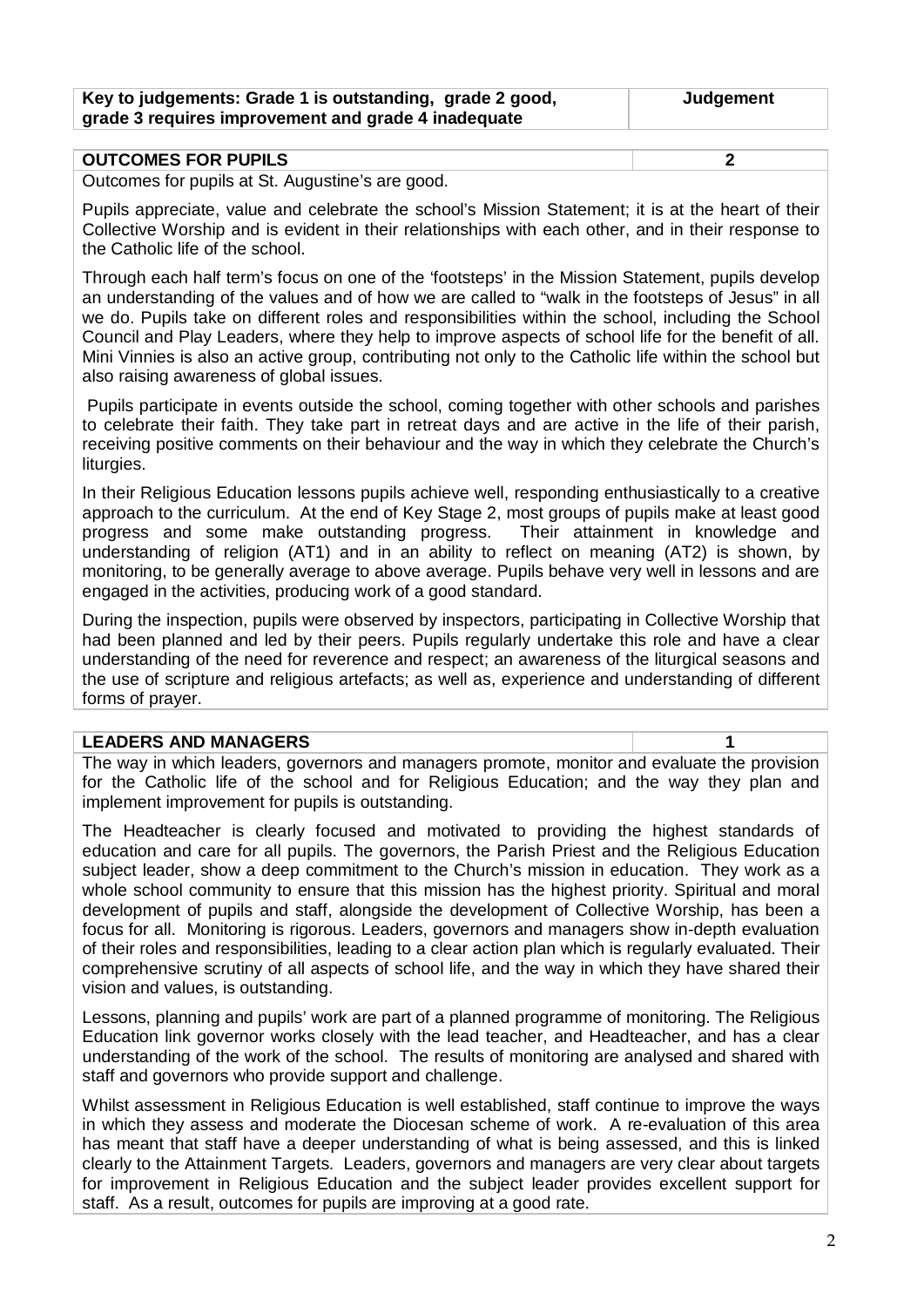#### **PROVISION 2**

The provision for Catholic Education, the quality of teaching and how purposeful learning is in Religious Education, is judged to be good.

In the Religious Education lessons observed during the inspection, effective planning and teaching ensured that pupils were fully engaged in the learning process. Pupils were involved and enthusiastic about the activities and resources, including the use of ICT. The majority of teaching enabled pupils to make good progress. Teachers exhibited good subject knowledge and, as a result, pupils are developing their use of religious language and their understanding of their faith. Behaviour in lessons was very good and support staff helped to deliver effective strategies for engaging all pupils. The clear link between the Mission Statement and the school's behaviour management policy ensures pupils have a good understanding of what is expected of themselves and others. Lessons are well planned and differentiated. A creative approach to the delivery of the Religious Education scheme has been key to the renewed enthusiasm of pupils and staff. Oral feedback and marking is consistently good so that pupils understand how well they have done and know what they have to do to improve and progress.

There are opportunities for spiritual and moral guidance within lessons and in other school activities. Pupils appreciate their teachers and the staff; they understand that teachers will challenge them to achieve their best but also that they will help and support them. A clear action plan to improve all aspects of Religious Education has been a driving factor in facilitating progress. Pupils regularly participate in events that foster links with, and support for, the local and wider community during the liturgical year.

The Religious Education at St. Augustine's is in line with Diocesan policy and guidance. Very good use is made of Diocesan training to support delivery of the curriculum and of Collective Worship.

Acts of Collective Worship have a high profile within the school. Resources are excellent and are used well. Opportunities for prayer and reflection are frequent and well-planned within classrooms and in other areas of the school. Staff and pupils have responded with enthusiasm to the opportunities offered to develop this aspect of the school's life. St. Augustine's works alongside another school, and the parish in Sacramental preparation and celebration. Parents appreciate the Catholic ethos of the school and the care and support staff give to the pupils. Parents and parishioners enjoy the many liturgical celebrations and events held during the course of the year. As a result, the provision for Collective Worship is outstanding.

#### **OVERALL EFFECTIVENESS 2**

The overall effectiveness of Catholic education at St. Augustine's is good. Outcomes for pupils and the provision for Catholic education are good, whilst leadership and management in the development of the Catholic life of the school is outstanding. The governors, the Parish Priest, the Headteacher and the Religious Education subject leader, with the staff, show a deep commitment to the mission of the Church in this school. The Mission Statement is clearly lived out in the daily life of the school.

#### **What the school could do to improve further**

The provision for Catholic education could be further improved by ensuring that feedback across all year groups is refined and made consistent. A focus on the most highly effective forms of feedback, including that of marking, should ensure rapid progress in this area.

Continue to improve the quality of teaching and learning in Religious Education, so that it challenges and inspires pupils, and ensures they make exceptional progress as learners.